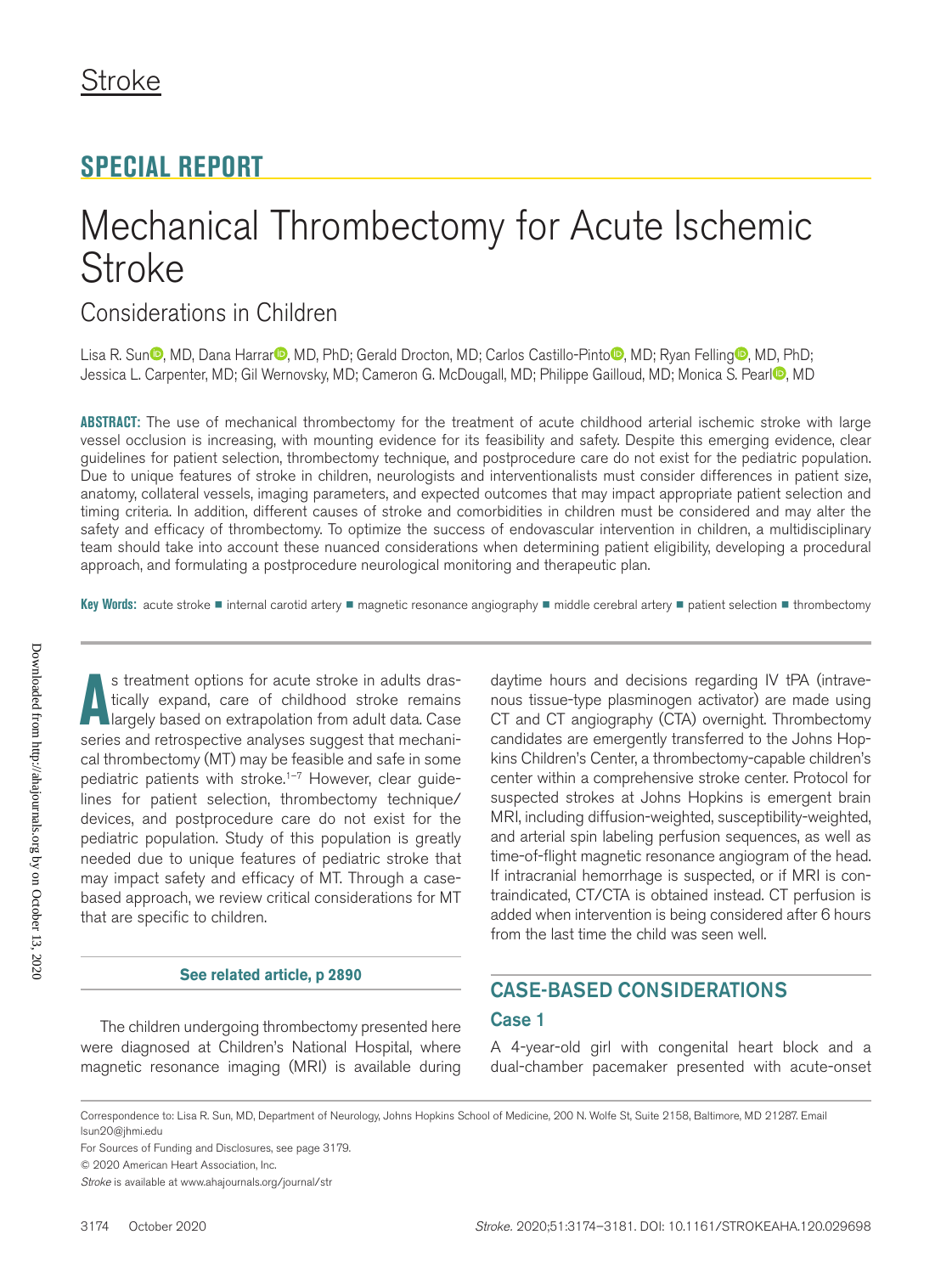**Special Report**

**SPECIAL REPORT** 

## Nonstandard Abbreviations and Acronyms

| CTA<br><b>ECMO</b><br><b>IV tPA</b> | CT angiography<br>extracorporeal membrane oxygenation<br>intravenous tissue-type plasminogen<br>activator                      |
|-------------------------------------|--------------------------------------------------------------------------------------------------------------------------------|
| мт<br><b>TIPS</b><br><b>WARCEF</b>  | mechanical thrombectomy<br>Thrombolysis in Pediatric Stroke<br>Warfarin Versus Aspirin in Reduced<br>Cardiac Ejection Fraction |

left-sided weakness and right gaze deviation. Pediatric National Institutes of Health Stroke Scale score was 11. Head CT 2 hours after symptom onset was normal with Alberta Stroke Program Early CT Score (ASPECTS) of 10. CTA demonstrated occlusion of the right middle cerebral artery at its origin. She was treated with 0.9 mg/ kg IV tPA 3 hours after symptom onset with 10% given as a bolus and the remaining 90% infused during transport by air to the nearest pediatric thrombectomy-capable center. Groin puncture was at 4 hours after symptom onset, and Thrombolysis In Cerebral Infarction grade 3 recanalization (5 passes, stent retriever and aspiration) was achieved 6 hours after symptom onset. After the procedure, the child's weakness improved and gaze deviation resolved. However, 18 hours postintervention, the child's hemiparesis worsened. Emergent head CT/ CTA revealed an infarct confined to the right basal ganglia and patent cerebral arteries. Transthoracic echocardiogram revealed profound heart failure. Hemiparesis improved with treatment of her heart failure, suggesting the worsening deficit was secondary to poor cerebral perfusion. At follow-up 9 months poststroke, Pediatric Stroke Outcome Measure was 1 for a moderate motor deficit.

#### *Considerations*

#### *Should I Consider IV tPA in Children Who Are Thrombectomy Candidates?*

To date, no randomized controlled trial has compared the efficacy of MT alone to IV tPA plus MT for the treatment of acute arterial ischemic stroke. In the landmark trials that demonstrated improved outcomes with thrombectomy as compared with IV tPA alone for large vessel occlusion, most patients treated with MT were also treated with IV-tPA $<sup>8</sup>$  It is possible that preceding treatment with IV</sup> tPA modifies the clot, making it easier to extract. However, IV-tPA also increases hemorrhage risk<sup>9,10</sup> and could theoretically contribute to delays in the time from emergency department arrival to groin puncture. A meta-analysis of 12 retrospective studies of 2615 adults treated with either MT alone or IV tPA plus MT showed no difference between the 2 groups in time to recanalization, Thrombolysis In Cerebral Infarction grade, symptomatic

intracranial hemorrhage, or all-cause mortality at 90 days.11 There was, however, a trend toward a greater proportion of patients with modified Rankin Scale score 0 to 2 at 90 days in the IV tPA plus MT group. Similarly, no significant differences between patients treated with MT alone and IV tPA plus MT were reported in smaller-scale analyses of registry data and post hoc trial data.8,12,13 As such, it remains to be determined by an adequately powered randomized trial whether preceding treatment with IV tPA impacts outcomes after MT.

Data are even more sparse in children owing to absence of randomized controlled data to support the efficacy of IV tPA. The TIPS trial (Thrombolysis in Pediatric Stroke), a safety and dose-finding study of IV tPA in children, was closed early due to lack of participant accrual.<sup>14</sup> Though recent retrospective data suggest that the risk of symptomatic intracranial hemorrhage in children who receive IV tPA within 4.5 hours of stroke onset is low, about  $2.1\%$ ,<sup>15</sup> the efficacy of IV tPA in children remains unknown. In addition, the optimal IV tPA dosing in children is also unknown and likely differs from the adult weight-based dosing due to developmental hemostatic changes, including lower levels of plasminogen and endogenous tPA in young children,<sup>16</sup> such as the child in this case. Despite the lack of data on efficacy and appropriate dosing, IV tPA is administered to about 2% of children with stroke,<sup>17,18</sup> and we consider administration in children who meet criteria per the Thrombolysis in Pediatric Stroke trial.

#### *Are There Any Specific Considerations for Children With Congenital Heart Disease?*

Congenital heart disease is a major risk factor for childhood stroke,<sup>19,20</sup> and the level of suspicion for stroke must be high in this population, especially because stroke diagnosis may be delayed due to sedation and neuromuscular blockade.21 A pacemaker may preclude the use of MRI, adding an additional diagnostic challenge in these children.

Each child's specific cardiac anatomy and function must be carefully considered to understand stroke pathogenesis, navigate complex anatomy during MT, and optimize cerebral perfusion during and after the procedure. In this case, the child had a structurally normal heart. Lack of atrial-ventricular synchrony related to pacemaker malfunction leading to intracardiac thrombus was considered, but the pacemaker was functioning appropriately. Instead, heart failure was felt to be the cause of her stroke.

Cerebral oxygen delivery is determined both by arterial oxygen content and cardiac output. In infants and children with complex congenital heart disease, cardiac output maldistribution frequently occurs resulting in congestive heart failure, pulmonary edema, hypoxemia (either due to intracardiac or intrapulmonary shunting), and low systemic blood flow with resultant decreases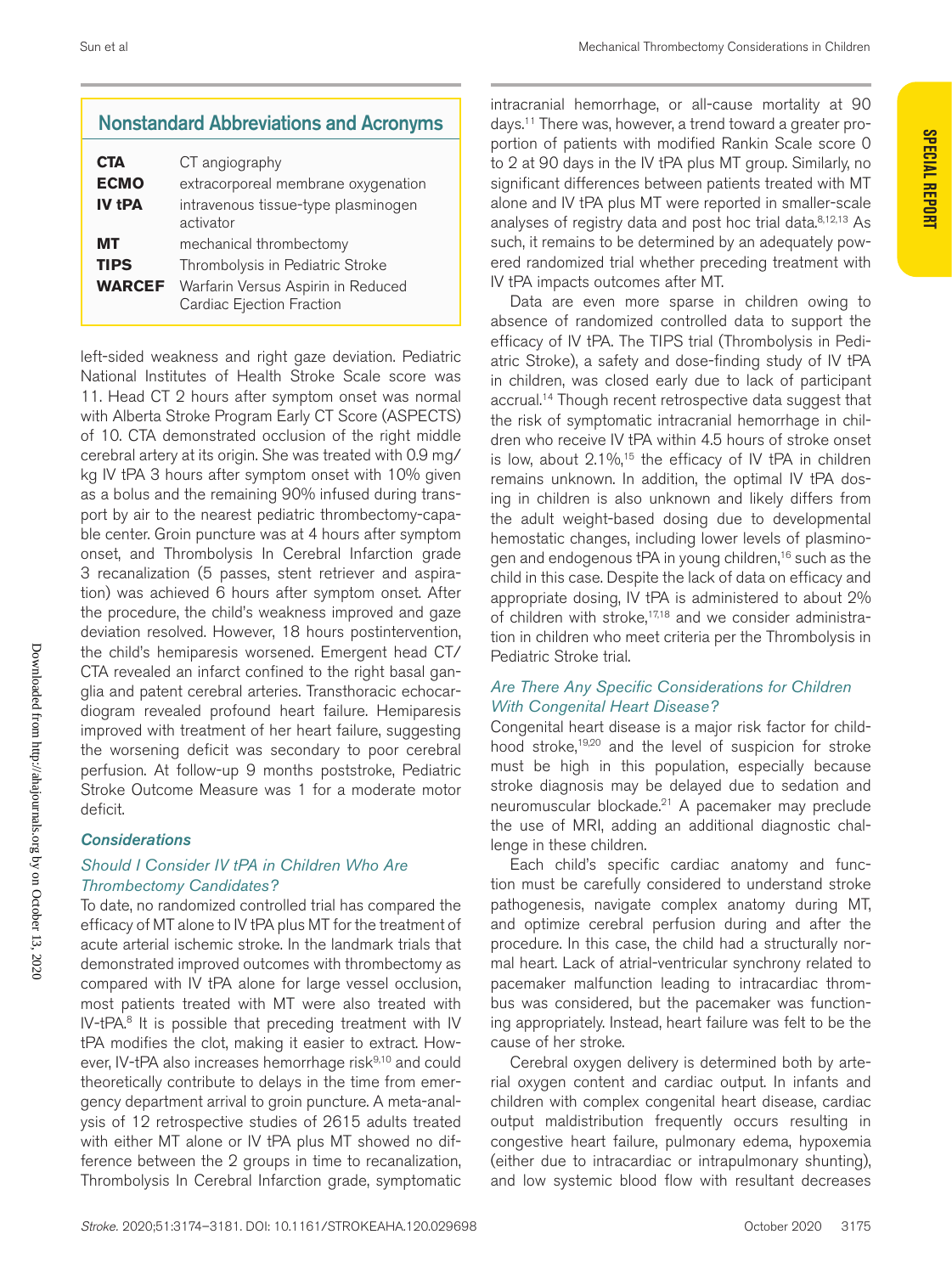**Special Report**

SPECIAL REPORT

in cerebral oxygen delivery. Optimizing cerebral oxygen delivery sometimes entails losing the neurological examination. For example, in patients with pulmonary hypertension, neuromuscular blockade, sedation, and mechanical ventilation may be required to ensure adequate systemic cardiac output and oxygenation. In the case presented here, meticulous fluid management, contractility agents, and vasoactive medications were needed to maintain the child's cerebral perfusion.

#### *What Is the Optimal Timing of Starting Anticoagulation After MT for a Cardioembolic Stroke, if Indicated?*

The risk of stroke recurrence in children with congenital heart disease is ≈27% at 10 years and is highest within the first 6 months after a first stroke.<sup>22</sup> Several factors should be considered before initiating antithrombotic therapy including infarct size, use of recanalization treatments, urgency of anticoagulation, and fontanelle patency (a pop-off in case of hemorrhage that may decrease herniation risk or associated mortality). The timing of anticoagulation initiation after stroke is based on the assessment that recurrent stroke is a greater clinical concern than the bleeding risk at a specific point in time.

Following cardiac surgery using cardiopulmonary bypass for congenital heart disease, the incidence of perioperative stroke may be as high as 10%.<sup>21,23</sup> MT may be the only acute stroke therapy for which the child is eligible in the postoperative setting. After MT, benefits of anticoagulation need to be balanced against the potential for postoperative bleeding with fresh suture lines.

As in adults, it is reasonable to obtain neuroimaging 24 hours after MT to assess for intracranial hemorrhage. In the absence of hemorrhagic conversion, it may be reasonable to initiate antithrombotic therapy as early as 24 hours after MT,<sup>24</sup> though data supporting this timeline in children are lacking. If hemorrhagic transformation is present, delay in antithrombotic therapy initiation should be considered. In a single-center study of 63 children with stroke, 56% of children with supratentorial infarct volume ≥5% of the supratentorial brain volume experienced hemorrhagic transformation within 30 days after stroke, though most bleeds were petechial and asymptomatic.<sup>25</sup> With small, asymptomatic hemorrhage, the risks and benefits of antithrombotic therapy should be weighed. Though data on recurrence risk after a cardioembolic stroke are minimal, certain conditions (eg, mechanical heart valves, intracardiac thrombus, and intracardiac right-to-left shunting) have high risk of stroke, and anticoagulation should be started as soon as the bleeding risk has decreased.<sup>26,27</sup> With regards to patients with low ejection fraction, one study suggested that children with dilated cardiomyopathy and fractional shortening <20% should be treated with anticoagulation to prevent thromboembolic events,<sup>28</sup> though this is not a universal standard practice. Based on the WARCEF trial (Warfarin Versus Aspirin in Reduced Cardiac Ejection Fraction) in adults,<sup>29</sup> it may be advisable to start anticoagulation

in children when the ejection fraction is <30%. Currently, there is no consensus on when to start anticoagulation and most evidence in children is based on retrospective studies rather than randomized controlled trials.

#### *What Should Be Done for Post-Thrombectomy Worsening of Neurological Status?*

Worsening of neurological status after thrombectomy should raise concern for intracranial hemorrhage, reocclusion of the affected artery, vasospasm, or recurrent stroke in a different vascular territory. Emergent neurovascular imaging should be considered for any change in neurological examination. In this case, worsening deficits were due to global hypoperfusion and were reversed with correction of the heart failure.

#### *Can I Consider Thrombectomy in Children on ECMO?*

Though the child in this case did not require extracorporeal membrane oxygenation (ECMO), pediatric MT has been performed at our institution while a child was on ECMO.30 Stroke (hemorrhagic or ischemic) occurs in 12% of children on ECMO.<sup>31</sup> Stroke recognition is difficult in these patients due to intubation and prevalent use of paralytics and sedatives, but asymmetries may be detected on routine neurological examination, surveillance head ultrasound, and electroencephalogram. As these children are not candidates for IV tPA due to bleeding risk at the cannulation site and ongoing heparin administration, MT is the only hyperacute therapy for which children on ECMO may be eligible. Transporting the ECMO circuit to the neurovascular suite is feasible but can be a herculean task, requiring coordination between intensivists, neurologists, interventionalists, radiology technologists, perfusionists, nurses, and respiratory therapists. Technical complexity also depends on cannulation site. Carotid catheterization in venoarterial ECMO limits access to the cerebral circulation. For right anterior circulation clots, the risk of crossing from the left carotid to a right-sided occlusion during MT would potentially jeopardize the left internal carotid artery, middle cerebral artery, and anterior cerebral artery territories, with risk, therefore, likely outweighing any potential benefit, particularly if the right carotid is anticipated to be sacrificed. In addition to these technical challenges, risks in these children are high due to significant underlying illness. Furthermore, the ongoing need for anticoagulation during ECMO may increase bleeding risks, both at the puncture site and intracranially from hemorrhagic conversion of ischemic tissue. Given the high risks of MT in children on ECMO, risks and benefits must be carefully weighed.

### Case 2

An 11-year-old boy was unresponsive upon presentation after a gunshot wound to the chest. Head CT was normal. After laparoscopic repair of the left diaphragm, he became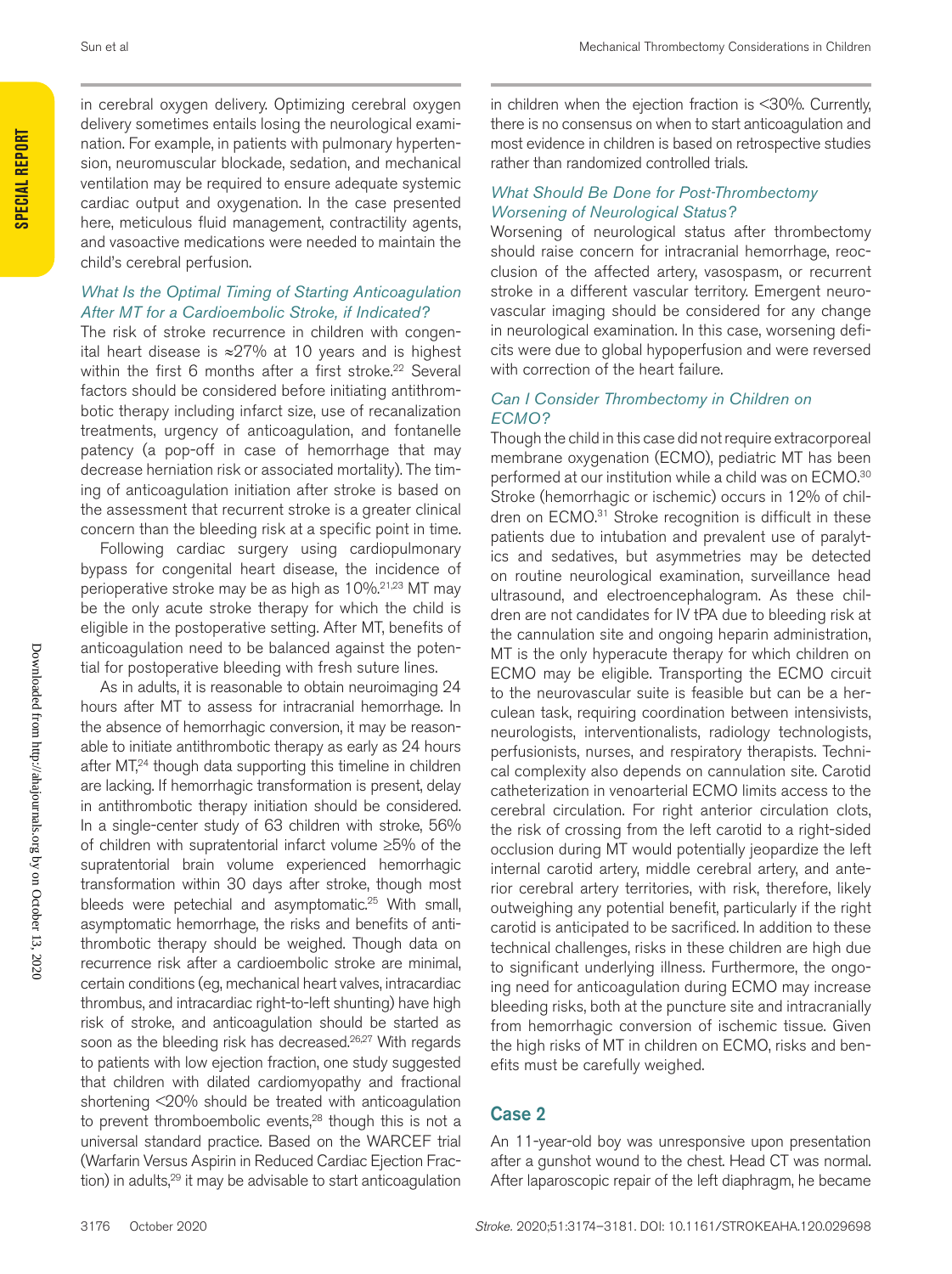asystolic and received 17 minutes of cardiopulmonary resuscitation. After return of spontaneous circulation, a bedside thoracotomy resulted in identification and repair of a left ventricle laceration. Neurology was consulted several hours later per standard postarrest care. The exam revealed an intubated patient who awakened to moderate stimulation and could follow 1-step commands. Cranial nerve exam revealed a left internuclear ophthalmoplegia. Brain MRI (≈24 hours postgunshot and 18 hours postarrest) showed multiple, small ischemic infarctions in the cerebellum, midbrain, and pons from a basilar artery thrombosis (Figure 1). CTA confirmed absent flow in the distal basilar and bilateral superior cerebellar arteries. A successful basilar artery thrombectomy (Thrombolysis In Cerebral Infarction grade 3, single pass with a stent retriever) was performed 40 hours after the gunshot wound (Figure 1). Follow-up MRI/magnetic resonance angiography 1-month later demonstrated no interval infarction and normal cerebral vasculature. Six months postinjury, the child had a partial left visual field cut but was back in school and performing at baseline without motor deficits.

#### *Considerations*

#### *What Is the Role of Neurological Assessments in Intubated and Sedated Patients?*

Critical illness is an important risk factor for pediatric stroke, and stroke must be considered when there is a new focal deficit in any child requiring intensive care. In this case, the internuclear ophthalmoplegia in a child with cardiac dysfunction, a risk factor for cardioembolic stroke, prompted concern for stroke. Routine neurological assessments in intubated and sedated children can be critical in early stroke identification and treatment.

#### *What Should Be Considered When There Is a Delay to Thrombectomy?*

The therapeutic window for MT in children may extend beyond the established window for the adult population, but there are no high-quality data that establish

timing parameters for pediatric thrombectomy. Increasingly recognized in the adult population is the importance of collateral perfusion and other patient-specific factors in determining appropriate time windows for intervention. This has led to more imaging-based, as opposed to timebased, patient selection for thrombectomy.<sup>32</sup> Perfusion imaging plays a pivotal role in selecting candidates for MT in adults who present with acute stroke between 6 and 24 hours from the time they were last seen well.<sup>33,34</sup> Perfusion imaging is also feasible in children presenting with acute stroke symptoms, but optimal penumbral thresholds may differ from adults.<sup>35</sup> Further studies defining neuroimaging parameters that identify pediatric patients with stroke likely to benefit from thrombectomy are needed.

Though data are sparser in children, there are numerous reports of successful thrombectomy in children in an extended time window, even with a delay of 2 to 3 days.36–38 Most cases of successful delayed recanalization involve the posterior circulation, perhaps related to clinicians' willingness to extend the traditional time window when the outcome is expected to be poor, such as in basilar artery occlusions. Our patient not only suffered hemorrhagic shock leading to cardiac arrest, but his posterior circulation tolerated a basilar artery occlusion for a prolonged period of time with only small infarctions and little clinical impact. One may hypothesize a more extensive collateral supply in children that allows for successful intervention in a longer time window. While animal studies suggest that immature rodents are able to recruit a more extensive network of collateral vessels in the setting of stroke compared with their adult counterparts,<sup>39</sup> this has not been adequately studied in infants and children. Further study is needed to determine the therapeutic window for MT in children.

#### Case 3

A 9-month-old previously healthy girl with a mild upper respiratory infection presented with right hand and face



#### **Figure 1. A 13-year-old with basilar artery occlusion after cardiac arrest secondary to gunshot wound.** Axial diffusion-weighted image (**A**) demonstrates multifocal areas of restricted diffusion in the bilateral cerebellar hemispheres with overall preservation of the brain stem. Magnetic resonance angiography maximum intensity projection image (**B**) shows occlusion of the mid basilar artery (white arrow). Right vertebral artery unsubtracted anteroposterior view (**C**) shows the stent retriever (black arrows) across the site of the basilar occlusion (white arrow) and into the left P1 segment, resulting in Thrombolysis In Cerebral Infarction grade 3 recanalization (**D**). Mild spasm (arrow, **D**) is present at the level of the previous occlusion.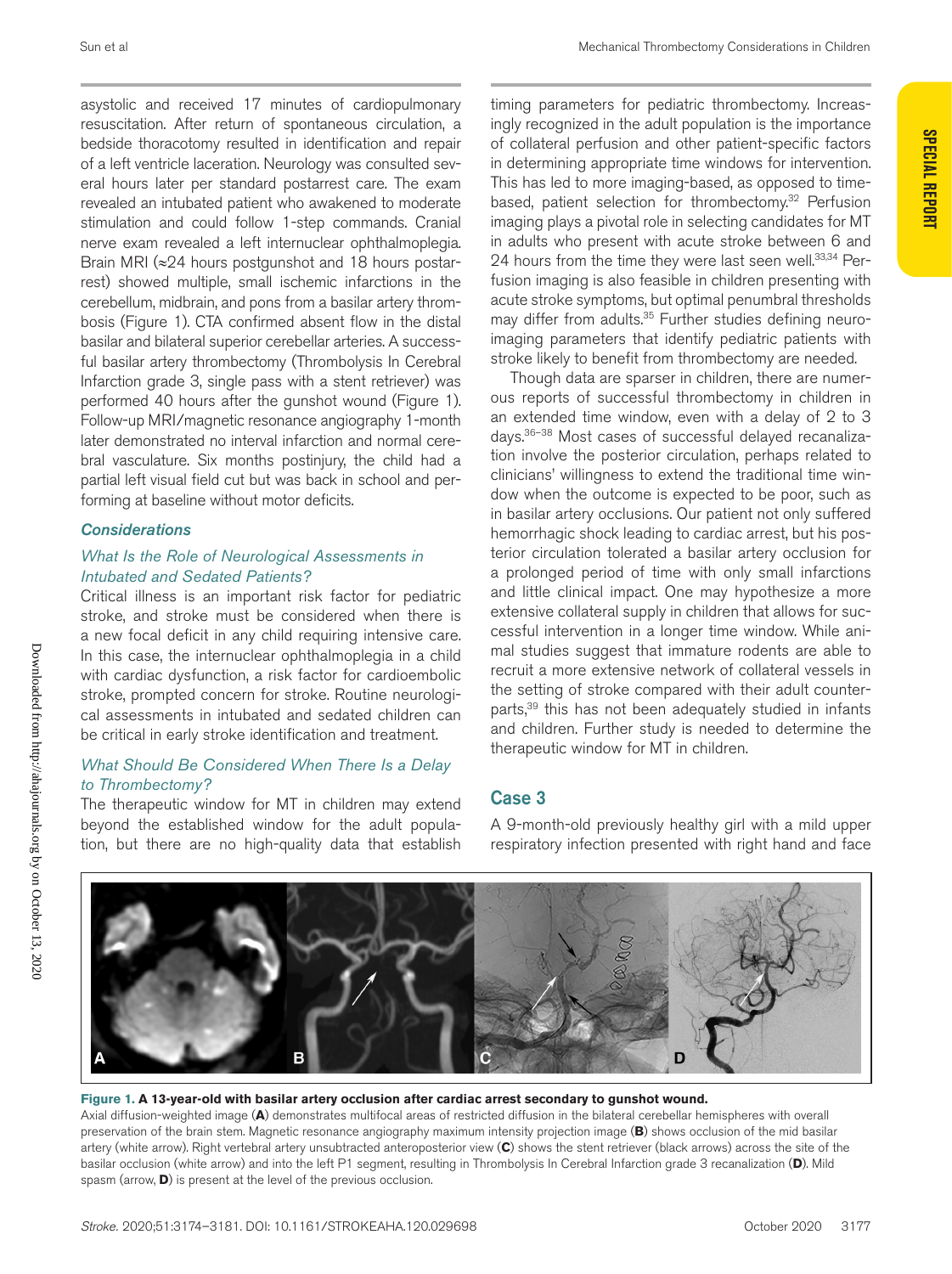twitching followed by dense hemiparesis. MRI demonstrated a large area of left middle cerebral artery territory restricted diffusion without fluid attenuation inversion recovery change. MT was considered but not pursued due to large infarct core and tapering appearance of the left internal carotid artery terminus, concerning for an arteriopathy (Figure 2). Over the course of weeks, the arteriopathy progressed bilaterally, and she was diagnosed with moyamoya disease. She suffered multiple additional strokes. She ultimately underwent bilateral indirect revascularization procedures with clinical stability and cessation of ongoing strokes 4 months postprocedure.

#### *Considerations*

#### *What Imaging Appearances Suggest High Risk of Thrombectomy?*

Though this child met adult criteria for MT, extra caution was warranted because the mechanisms of pediatric stroke differ from adult stroke. Arteriopathies, including focal cerebral arteriopathy, moyamoya vasculopathy, and dissection, are present in over half of childhood stroke cases.40 Endovascular therapies are likely higher risk when arteriopathy is present, with concerns of additional vascular injury, inflammatory response exacerbating stenosis, increased risk of dissection in an inflamed vessel, expansion of intimal tear in a dissected vessel, and increased risk of vasospasm and vessel rupture.41,42 In one study of adults with cervical artery dissection, there was a nonsignificant increase in the incidence of symptomatic intracranial hemorrhage and 90-day mortality in patients who received thrombectomy compared with those who did not.<sup>43</sup> Despite concerns about vessel fragility, in the Save ChildS study, a multicenter study of 73 children who underwent thrombectomy, there were no dissections or vessel ruptures, including in 14 children with arteriopathies.<sup>1</sup> The authors hypothesize a potential selection bias against children with suspected inflammatory arteriopathies, though they also astutely note that the stroke cause is often unknown at the time of the decision to pursue MT.

In addition to safety concerns, thrombectomy is also less likely to be effective in arteriopathic stroke, as ischemia is often related to cerebral territorial hypoperfusion rather than a discrete embolism. Unlike embolic strokes, thrombectomy does not resolve the underlying cause of decreased perfusion in arteriopathic strokes, and therefore, early stroke recurrence may be common due to thrombus reformation at the site of aberrant blood flow.

Therefore, with an imaging appearance concerning for arteriopathy, such as a tapering vessel as opposed to an abrupt cutoff, the risks of thrombectomy should be considered. Acknowledging these important points, thrombus formation proximal to the stenotic portion of the vessel due to decreased flow may be amenable to MT in carefully selected cases. In the setting of an acute occlusion, if the benefits of intervention are felt to outweigh risks, one might consider aspiration techniques instead of stent retrieval techniques to minimize vascular endothelial damage.44–46 However, despite in vitro studies supporting the idea that aspiration might be safer than stent retrievers in arteriopathies, a subanalysis of the Save ChildS study did not show any association between device and recanalization rate, complication rate, or neurological outcome.<sup>47</sup> As there were only 7 children in the aspiration group in Save ChildS and device selection was not randomized, introducing the possibilities of underpowering and selection bias, future investigation focused on selection of devices based on patient and mechanistic considerations is needed.



#### **Figure 2. A 9-month-old girl with moyamoya disease.**

Magnetic resonance angiography maximum intensity projection (**A**) shows high-grade tapering of the right internal carotid artery (ICA) terminus (arrow) extending into the right M1 and poor opacification of the right anterior cerebral artery (ACA). Left ICA high-grade stenosis is also present with poor filling of the left ACA and middle cerebral artery (MCA). The posterior circulation is unremarkable. Cerebral anteroposterior views from right ICA, left ICA, and left vertebral artery angiograms show characteristic features of moyamoya disease. Right ICA (**B**), the posterior communicating artery (open arrowhead) supplies the right posterior cerebral artery (PCA) territory. High-grade terminal ICA stenosis (arrow) extends into the M1 segment. The anterior choroidal artery is minimally hypertrophied and the right A1 segment is faintly seen. Left ICA (**C**), the posterior communicating artery (open arrowhead) supplies the left PCA territory. The left ICA is occluded distal to the anterior choroidal artery and hypertrophied lenticulostriate collaterals reconstitute the left MCA (double arrows). Left PCA to MCA pial collaterals are also seen. Left vertebral artery (D), robust collateral supply to the bilateral cerebral hemispheres is seen, left more than right, with characteristic PCA to MCA collaterals and perisplenial PCA collaterals backfilling the ACA territory.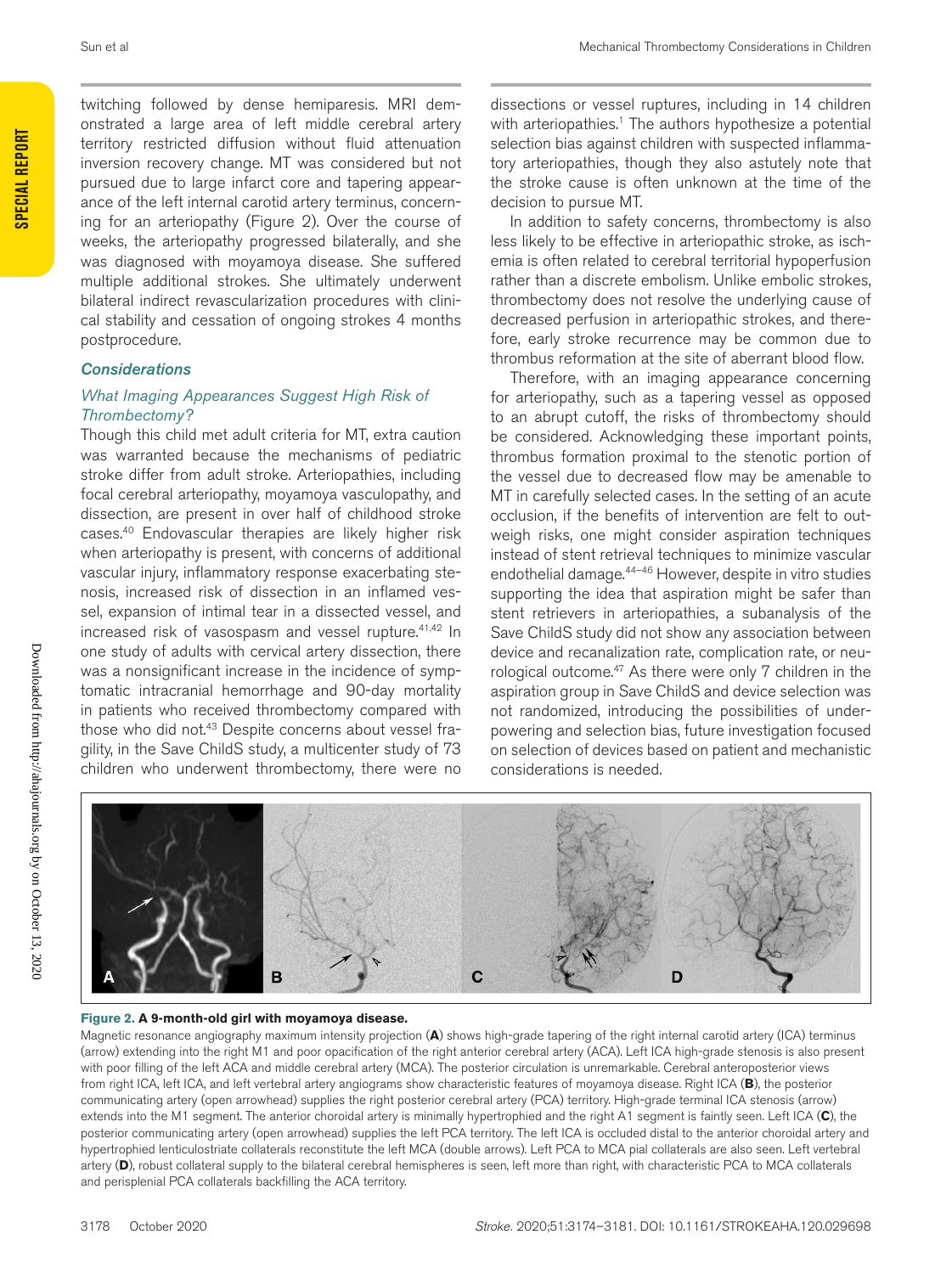

**Figure 3. A 14-year-old with acute basilar artery occlusion and imaging concerning for possible connective tissue disorder.** Magnetic resonance angiography (MRA) maximum intensity projection (MIP; **A**) shows occlusion of the mid to distal basilar artery (arrow). Sagittal CT angiography reconstruction (**B**) shows an enlarged left paravertebral vein (asterisk) and a feeding artery (arrow) arising from the left V3 segment. Lateral (**C**) view from a left vertebral artery angiogram shows the basilar occlusion (short arrow) and early opacification of the dilated left paravertebral vein. Follow-up MRA MIP (**D**) 6 wk later shows recanalization of the basilar artery, with minimal residual irregularity.

#### *What Medical Comorbidities Increase the Risk of Endovascular Therapy?*

In contrast to systemic thrombolysis, MT has relatively few medical contraindications. Exclusion criteria common to many of the adult thrombectomy trials include sustained hypertension, hypo- or hyperglycemia, thrombocytopenia, coagulopathy, severe electrolyte disturbances, recent cerebral infarction in the distribution of the relevant occluded artery, and terminal illness. Some risk factors for childhood stroke, such as connective tissue disorders, may also increase the risk of thrombectomy.<sup>48</sup> For example, patients with Ehlers Danlos type IV are at high risk for complications including death after angiography.49,50 When diagnostic angiography is suggestive of connective tissue disorder, MT may be aborted given the significantly increased risk of arterial injury in the setting of underlying connective tissue disorder (Figure 3). The risks of general anesthesia may also be higher in children with some underlying medical conditions and in children with cerebral arteriopathies, in whom transient hypotension related to anesthesia induction may provoke stroke.

#### *Given Better Outcomes of Childhood Stroke Compared With Adults, How Do We Decide Which Children Will Benefit From MT?*

The good outcomes that have been reported in uncontrolled studies of MT for childhood stroke with large vessel occlusions must be interpreted in the context of a more favorable natural history of stroke compared with adults. Basilar artery occlusions, for example, are considered devastating in adults but do not portend the same dismal prognosis in children. Of children with basilar artery occlusion, there is a 92% survival rate and 46% rate of good outcome (modified Rankin Scale score,  $0-2$ ).<sup>51</sup> This contrasts with adult basilar artery occlusion, which has a reported survival rate of 64% and a favorable outcome rate of <25%.52 Regardless, most children have persistent impairment after stroke, and deficits are

often severe.<sup>53</sup> The potential for poor outcome, in conjunction with mounting evidence of the safety of MT in children, suggests that it is reasonable to consider MT if it can be done safely by an interventionalist with sufficient pediatric experience.

# **CONCLUSIONS**

The use of MT for treatment of acute childhood arterial ischemic stroke is increasing, with mounting evidence of its safety and efficacy. Neurologists must consider differences in patient size, anatomy, collateral vessels, imaging parameters, and expected outcomes that may impact appropriate patient selection and timing criteria. In addition, different causes of stroke and comorbidities in children must be considered and may alter the safety and efficacy of thrombectomy. Endovascular intervention in children should take into account these nuanced considerations.

#### ARTICLE INFORMATION

#### Affiliations

Department of Neurology (L.R.S., R.F.), Department of Radiology (G.D., P.G., M.S.P.), and Department of Neurosurgery (C.G.M.), The Johns Hopkins School of Medicine, Baltimore, MD. Department of Neurology (D.H., C.C.P., J.L.C.), Divisions of Cardiac Critical Care and Pediatric Cardiology (G.W.), and Department of Radiology (M.S.P.), Children's National Hospital, Washington, DC.

#### Sources of Funding

None.

#### **Disclosures**

Dr Gailloud reports personal fees from Cerenovus. The other authors report no conflicts.

#### **REFERENCES**

1. Sporns PB, Sträter R, Minnerup J, Wiendl H, Hanning U, Chapot R, Henkes H, Henkes E, Grams A, Dorn F, et al. Feasibility, safety, and outcome of endovascular recanalization in childhood stroke. *JAMA Neurol*. 2019;77:25–34.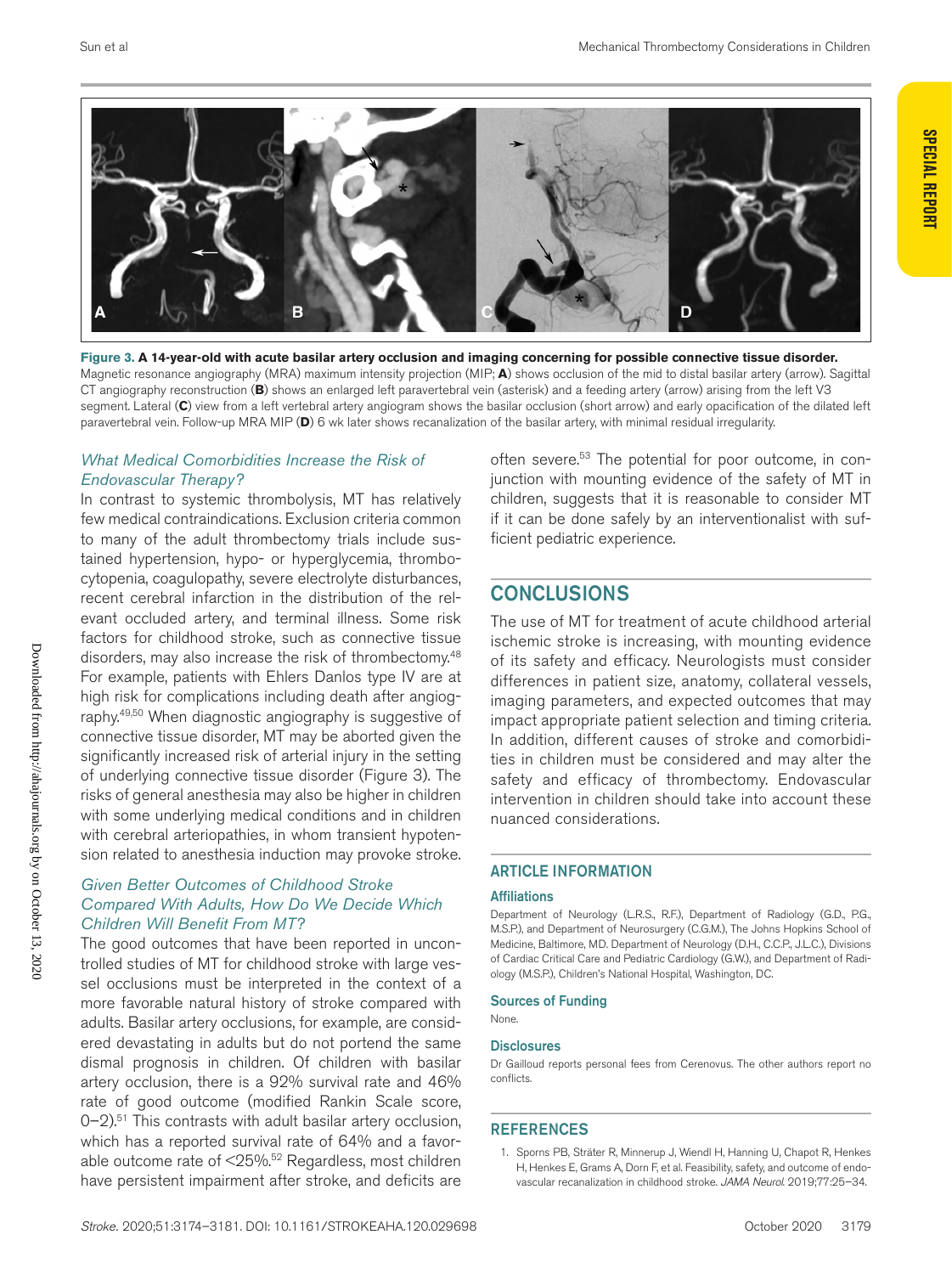- 2. Bhatia K, Kortman H, Blair C, Parker G, Brunacci D, Ang T, Worthington J, Muthusami P, Shoirah H, Mocco J, et al. Mechanical thrombectomy in pediatric stroke: Systematic review, individual patient data meta-analysis, and case series. *J Neurosurg Pediatr*. 2019;24:558–571.
	- Satti S, Chen J, Sivapatham T, Jayaraman M, Orbach D. Mechanical thrombectomy for pediatric acute ischemic stroke: review of the literature. *J Neurointerv Surg*. 2017;9:732–737. doi: 10.1136/neurintsurg-2016-012320
	- 4. Cobb MIH, Laarakker AS, Gonzalez LF, Smith TP, Hauck EF, Zomorodi AR. Endovascular therapies for acute ischemic stroke in children. *Stroke*. 2017;48:2026–2030. doi: 10.1161/STROKEAHA.117.016887
	- 5. Bigi S, Dulcey A, Gralla J, Bernasconi C, Melliger A, Datta AN, Arnold M, Kaesmacher J, Fluss J, Hackenberg A, et al. Feasibility, safety, and outcome of recanalization treatment in childhood stroke. *Ann Neurol*. 2018;83:1125– 1132. doi: 10.1002/ana.25242
	- 6. Shoirah H, Shallwani H, Siddiqui AH, Levy EI, Kenmuir CL, Jovin TG, Levitt MR, Kim LJ, Griauzde J, Pandey AS, et al. Endovascular thrombectomy in pediatric patients with large vessel occlusion. *J Neurointerv Surg*. 2019;11:729–732. doi: 10.1136/neurintsurg-2018-014320
	- 7. Sun LR, Felling RJ, Pearl MS. Endovascular mechanical thrombectomy for acute stroke in young children. *J Neurointerv Surg*. 2019;11:554–558. doi: 10.1136/neurintsurg-2018-014540
	- 8. Goyal M, Menon BK, van Zwam WH, Dippel DW, Mitchell PJ, Demchuk AM, Dávalos A, Majoie CB, van der Lugt A, de Miquel MA, et al; HERMES Collaborators. Endovascular thrombectomy after large-vessel ischaemic stroke: a meta-analysis of individual patient data from five randomised trials. *Lancet*. 2016;387:1723–1731. doi: 10.1016/S0140-6736(16)00163-X
	- 9. Wardlaw JM, Murray V, Berge E, del Zoppo GJ. Thrombolysis for acute ischaemic stroke. *Cochrane Database Syst Rev*. 2014;7:CD000213.
- 10. Yaghi S, Eisenberger A, Willey JZ. Symptomatic intracerebral hemorrhage in acute ischemic stroke after thrombolysis with intravenous recombinant tissue plasminogen activator: a review of natural history and treatment. *JAMA Neurol*. 2014;71:1181–1185. doi: 10.1001/ iamaneurol.2014.1210
- 11. Phan K, Dmytriw AA, Maingard J, Asadi H, Griessenauer CJ, Ng W, Kewagamang K, Mobbs RJ, Moore JM, Ogilvy CS, et al. Endovascular thrombectomy alone versus combined with intravenous thrombolysis. *World Neurosurg*. 2017;108:850–858.e2. doi: 10.1016/j.wneu.2017.08.040
- 12. Abilleira S, Ribera A, Cardona P, Rubiera M, López-Cancio E, Amaro S, Rodríguez-Campello A, Camps-Renom P, Cánovas D, de Miquel MA, et al; Catalan Stroke Code and Reperfusion Consortium. Outcomes after direct thrombectomy or combined intravenous and endovascular treatment are not different. *Stroke*. 2017;48:375–378. doi: 10.1161/ STROKEAHA.116.015857
- 13. Coutinho JM, Liebeskind DS, Slater LA, Nogueira RG, Clark W, Dávalos A, Bonafé A, Jahan R, Fischer U, Gralla J, et al. Combined intravenous thrombolysis and thrombectomy vs thrombectomy alone for acute ischemic stroke: a pooled analysis of the SWIFT and STAR Studies. *JAMA Neurol*. 2017;74:268–274. doi: 10.1001/jamaneurol.2016.5374
- 14. Rivkin MJ, deVeber G, Ichord RN, Kirton A, Chan AK, Hovinga CA, Gill JC, Szabo A, Hill MD, Scholz K, et al. Thrombolysis in pediatric stroke study. *Stroke*. 2015;46:880–885. doi: 10.1161/STROKEAHA.114.008210
- 15. Amlie-Lefond C, Shaw DWW, Cooper A, Wainwright MS, Kirton A, Felling RJ, Abraham MG, Mackay MT, Dowling MM, Torres M, et al. Risk of intracranial hemorrhage following intravenous tPA (Tissue-Type Plasminogen Activator) for acute stroke is low in children. *Stroke*. 2020;51:542–548. doi: 10.1161/STROKEAHA.119.027225
- 16. Parmar N, Albisetti M, Berry LR, Chan AK. The fibrinolytic system in newborns and children. *Clin Lab*. 2006;52:115–124.
- 17. Amlie-Lefond C, deVeber G, Chan AK, Benedict S, Bernard T, Carpenter J, Dowling MM, Fullerton H, Hovinga C, Kirton A, et al; International Pediatric Stroke Study. Use of alteplase in childhood arterial ischaemic stroke: a multicentre, observational, cohort study. *Lancet Neurol*. 2009;8:530–536. doi: 10.1016/S1474-4422(09)70106-1
- 18. Janjua N, Nasar A, Lynch JK, Qureshi AI. Thrombolysis for ischemic stroke in children: data from the nationwide inpatient sample. *Stroke*. 2007;38:1850–1854. doi: 10.1161/STROKEAHA.106.473983
- 19. Dowling MM, Hynan LS, Lo W, Licht DJ, McClure C, Yager JY, Dlamini N, Kirkham FJ, Deveber G, Pavlakis S; International Paediatric Stroke Study Group. International Paediatric Stroke Study: stroke associated with cardiac disorders. *Int J Stroke*. 2013;8(suppl A100):39–44. doi: 10.1111/j.1747-4949.2012.00925.x
- 20. Asakai H, Cardamone M, Hutchinson D, Stojanovski B, Galati JC, Cheung MM, Mackay MT. Arterial ischemic stroke in children with cardiac disease. *Neurology*. 2015;85:2053–2059. doi: 10.1212/WNL.0000000000002036
- 21. Sinclair AJ, Fox CK, Ichord RN, Almond CS, Bernard TJ, Beslow LA, Chan AK, Cheung M, deVeber G, Dowling MM, et al. Stroke in children with cardiac disease: report from the International Pediatric Stroke Study Group Symposium. *Pediatr Neurol*. 2015;52:5–15. doi: 10.1016/j.pediatrneurol.2014.09.016
- 22. Rodan L, McCrindle BW, Manlhiot C, MacGregor DL, Askalan R, Moharir M, deVeber G. Stroke recurrence in children with congenital heart disease. *Ann Neurol*. 2012;72:103–111. doi: 10.1002/ana.23574
- 23. Chen J, Zimmerman RA, Jarvik GP, Nord AS, Clancy RR, Wernovsky G, Montenegro LM, Hartman DM, Nicolson SC, Spray TL, et al. Perioperative stroke in infants undergoing open heart operations for congenital heart disease. *Ann Thorac Surg*. 2009;88:823–829. doi: 10.1016/j. athoracsur.2009.03.030
- 24. Jadhav AP, Molyneaux BJ, Hill MD, Jovin TG. Care of the post-thrombectomy patient. *Stroke*. 2018;49:2801–2807. doi: 10.1161/STROKEAHA. 118.021640
- 25. Beslow LA, Smith SE, Vossough A, Licht DJ, Kasner SE, Favilla CG, Halperin AR, Gordon DM, Jones CI, Cucchiara AJ, et al. Hemorrhagic transformation of childhood arterial ischemic stroke. *Stroke*. 2011;42:941–946. doi: 10.1161/STROKEAHA.110.604199
- 26. Ferriero DM, Fullerton HJ, Bernard TJ, Billinghurst L, Daniels SR, DeBaun MR, deVeber G, Ichord RN, Jordan LC, Massicotte P, et al; American Heart Association Stroke Council and Council on Cardiovascular and Stroke Nursing. Management of stroke in neonates and children: a scientific statement from the American Heart Association/American Stroke Association. *Stroke*. 2019;50:e51–e96. doi: 10.1161/STR.0000000000000183
- 27. Monagle P, Chan AKC, Goldenberg NA, Ichord RN, Journeycake JM, Nowak-Göttl U, Vesely SK. Antithrombotic therapy in neonates and children: antithrombotic therapy and prevention of thrombosis, 9<sup>th</sup> ed: American College of Chest Physicians Evidence-Based Clinical Practice Guidelines. *Chest*. 2012;141(2 suppl):e737S–e801S. doi: 10.1378/chest.11-2308
- 28. Günthard J, Stocker F, Bolz D, Jäggi E, Ghisla R, Oberhänsli I, Wyler F. Dilated cardiomyopathy and thrombo-embolism. *Eur J Pediatr*. 1997;156:3–6. doi: 10.1007/s004310050541
- 29. Homma S, Thompson JL, Pullicino PM, Levin B, Freudenberger RS, Teerlink JR, Ammon SE, Graham S, Sacco RL, Mann DL, et al; WARCEF Investigators. Warfarin and aspirin in patients with heart failure and sinus rhythm. *N Engl J Med*. 2012;366:1859–1869. doi: 10.1056/NEJMoa1202299
- 30. Sun LR, Pearl M, Bahouth MN, Carrasco M, Hoops K, Schuette J, Felling RJ. Mechanical thrombectomy in an infant with acute embolic stroke. *Pediatr Neurol*. 2018;82:53–54. doi: 10.1016/j.pediatrneurol.2018.02.002
- 31. Werho DK, Pasquali SK, Yu S, Donohue J, Annich GM, Thiagarajan RR, Hirsch-Romano JC, Gaies M; ELSO Member Centers. Epidemiology of stroke in pediatric cardiac surgical patients supported with extracorporeal membrane oxygenation. *Ann Thorac Surg*. 2015;100:1751–1757. doi: 10.1016/j.athoracsur.2015.06.020
- 32. Puig J, Shankar J, Liebeskind D, Terceño M, Nael K, Demchuk AM, Menon B, Dowlatshahi D, Leiva-Salinas C, Wintermark M, et al. From "time is brain" to "imaging is brain": a paradigm shift in the management of acute ischemic stroke. *J Neuroimaging*. 2020;1–9. doi: 10.1111/jon.12693
- 33. Nogueira RG, Jadhav AP, Haussen DC, Bonafe A, Budzik RF, Bhuva P, Yavagal DR, Ribo M, Cognard C, Hanel RA, et al; DAWN Trial Investigators. Thrombectomy 6 to 24 hours after stroke with a mismatch between deficit and infarct. *N Engl J Med*. 2018;378:11–21. doi: 10.1056/NEJMoa1706442
- 34. Albers GW, Marks MP, Kemp S, Christensen S, Tsai JP, Ortega-Gutierrez S, McTaggart RA, Torbey MT, Kim-Tenser M, Leslie-Mazwi T, et al; DEFUSE 3 Investigators. Thrombectomy for stroke at 6 to 16 hours with selection by perfusion imaging. *N Engl J Med*. 2018;378:708–718. doi: 10.1056/ NEJMoa1713973
- 35. Lee S, Heit JJ, Albers GW, Wintermark M, Jiang B, Bernier E, Fischbein NJ, Mlynash M, Marks MP, Do HM, et al. Neuroimaging selection for thrombectomy in pediatric stroke: a single-center experience. *J Neurointerv Surg*. 2019;11:940–946. doi: 10.1136/neurintsurg-2019-014862
- 36. Wilkinson DA, Pandey AS, Garton HJ, Savastano L, Griauzde J, Chaudhary N, Gemmete JJ. Late recanalization of basilar artery occlusion in a previously healthy 17-month-old child. *J Neurointerv Surg*. 2018;10:e17. doi: 10.1136/neurintsurg-2017-013277.rep
- 37. Xavier A, Kansara A, Majjhoo AQ, Norris G. CT perfusion guided delayed recanalization with favorable outcome in pediatric stroke. *J Neurointerv Surg*. 2012;4:e33. doi: 10.1136/neurintsurg-2011-010108
- 38. Bodey C, Goddard T, Patankar T, Childs AM, Ferrie C, McCullagh H, Pysden K. Experience of mechanical thrombectomy for paediatric arterial ischaemic stroke. *Eur J Paediatr Neurol*. 2014;18:730–735. doi: 10.1016/j.ejpn.2014.07.006

Downloaded from http://ahajournals.org by on October 13, 2020

Downloaded from http://ahajournals.org by on October 13, 2020